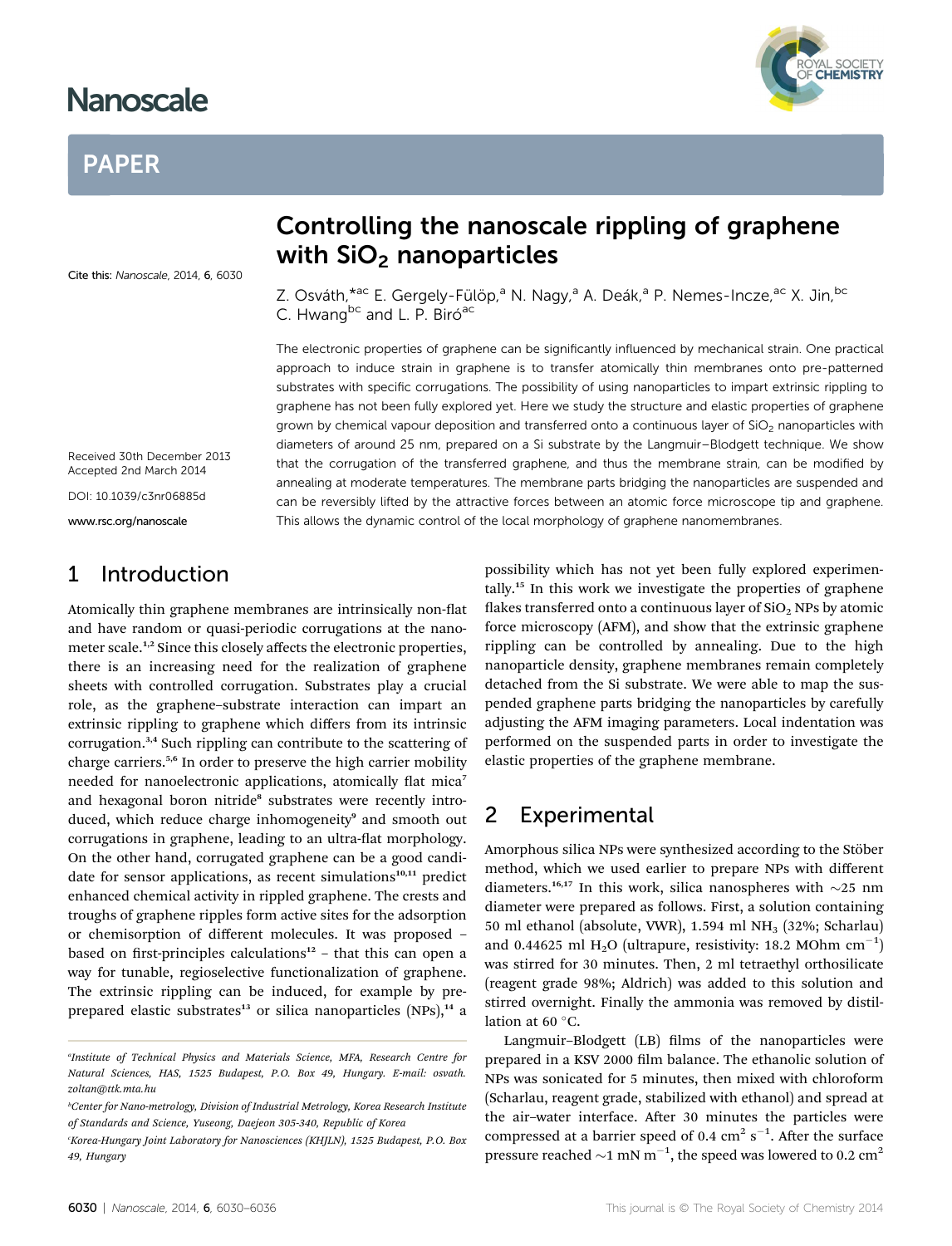$s^{-1}$ . The LB films were prepared by vertical deposition (6 mm  $\min^{-1}$ ) at *ca*. 80% of the collapse pressure, which was measured before. We used silicon slices as substrates, which were cleaned with acetone, water, 2% hydrofluoric acid solution, and finally rinsed in water.

Graphene was grown on a mechanically and electro-polished copper foil (25  $\mu$ m thick, 99.8% purity, Alfa-Aesar) which was inserted into a chemical vapor deposition (CVD) furnace. The furnace was evacuated to  $\sim 10^{-4}$  Torr and the temperature was raised to 1010 °C with H<sub>2</sub> gas flow ( $\sim 10^{-2}$  Torr). When the temperature became stable, both CH<sub>4</sub> (20 sccm) and H<sub>2</sub> (5 sccm) were injected into the furnace for 8 minutes to synthesize the graphene. After the growth, we cooled down the furnace with a cooling rate of 50  $^{\circ}$ C min<sup>-1</sup>.

The graphene sample was transferred onto the  $SiO<sub>2</sub>$  NPs using a thermal release tape, and an etchant mixture consisting of CuCl<sub>2</sub> aqueous solution (20%) and hydrochloric acid (37%) in a  $4:1$  volume ratio. After the etching procedure, the tape holding the graphene was rinsed in distilled water, then dried and pressed onto the surface covered by the nanoparticles. The  $\text{tape/graphene/SiO}_2$ NP/Si sample stack was placed on a hot plate and heated to 5  $\degree$ C above the 90  $\degree$ C release temperature of the tape. The tape was removed, leaving behind the graphene on top of the  $SiO<sub>2</sub>$  NPs. This was confirmed by confocal Raman microscopy using an excitation laser of 488 nm. The sample was annealed at 400 °C in a  $N_2$  atmosphere for 2 hours in order to improve the adhesion of graphene to the NPs.

The sample was investigated both before and after annealing by using a confocal Raman microscope (WITec) and a Multi-Mode 8 atomic force microscope from Bruker, operating under ambient conditions. Both conventional tapping and peak force tapping modes were used. Sharp silicon cantilevers were applied with a tip radius  $R \approx 2$  nm and spring constant  $k =$ 9.2 N  $\mathrm{m}^{-1}.$  Peak force tapping is a relatively new scanning mode available with the MultiMode 8 atomic force microscope, where a complete force–distance curve is obtained at every measuring point, while the z-piezo data of the cantilever is recorded at the maximal force between the sample and the cantilever. This maximal force defines a setpoint for image acquisition and can be changed in order to record images at different sample– cantilever forces. To investigate the mechanical properties of the CVD-grown graphene sample, we used a stiffer atomic force microscope cantilever with a tip radius  $R \approx 8$  nm and spring constant  $k = 34$  N m<sup>-1</sup>, as determined *in situ* by the thermal tune method,<sup>18</sup> prior to indentation experiments.

#### 3 Results and discussion

Graphene was successfully transferred on top of the  $SiO<sub>2</sub>$  NPs, as seen in Fig. 1a, which shows the confocal Raman map of the graphene 2D peak intensity. Note that the graphene is not continuous. It is split (along the dark stripes) into sheets with different sizes, typically of several micrometers. This splitting is attributed to the dry transfer procedure using the thermal release tape. Fig. 1b shows the average Raman spectrum of the graphene sheets mapped in Fig. 1a. The typical graphene peaks (D, G, and 2D) are labelled in the spectrum.



Fig. 1 Confocal Raman microscopy of transferred graphene. (a) Raman map of the 2D graphene peak intensity. Scale bar is 500 nm. The dark lines correspond to the substrate not covered with graphene. (b) Average spectrum of the graphene sheets shown in (a).

In the following we analyse the 2D peak in more detail. When graphene is transferred onto a conventional  $SiO<sub>2</sub>/Si$  substrate (Fig. 2a and b), the 2D peak measured under the laser spot (Fig. 2a) is very well fitted with a Lorentzian function, which gives a full width at half maximum (FWHM) of  $w_{\rm L} = 25.8 \text{ cm}^{-1}$ .

If we now consider the average of many Raman spectra measured on a larger area ( $5 \times 5 \mu m^2$ ) of the SiO<sub>2</sub>/Si substrate,



Fig. 2 Raman spectra of transferred graphene. (a) Lorentzian fit to a 2D peak of graphene on a  $SiO<sub>2</sub>/Si$  substrate measured in one point. (b) Voigt fit to the 2D graphene peak averaged on a  $5 \times 5 \mu m^2$  area on a SiO2/Si substrate. (c) Voigt fit to the 2D graphene peak averaged on a  $5 \times 5 \mu m^2$  area on SiO<sub>2</sub> nanoparticles (Fig. 1). (d) ( $\omega_G$ ,  $\omega_{2D}$ ) correlation plot before (black dots) and after (red dots) annealing. The corresponding average peak positions are marked with green diamonds. The equilibrium values for a 488 nm laser are indicated with a black square. The slopes denoting purely strain (straight line) and purely doping effects (dashed line) are also plotted.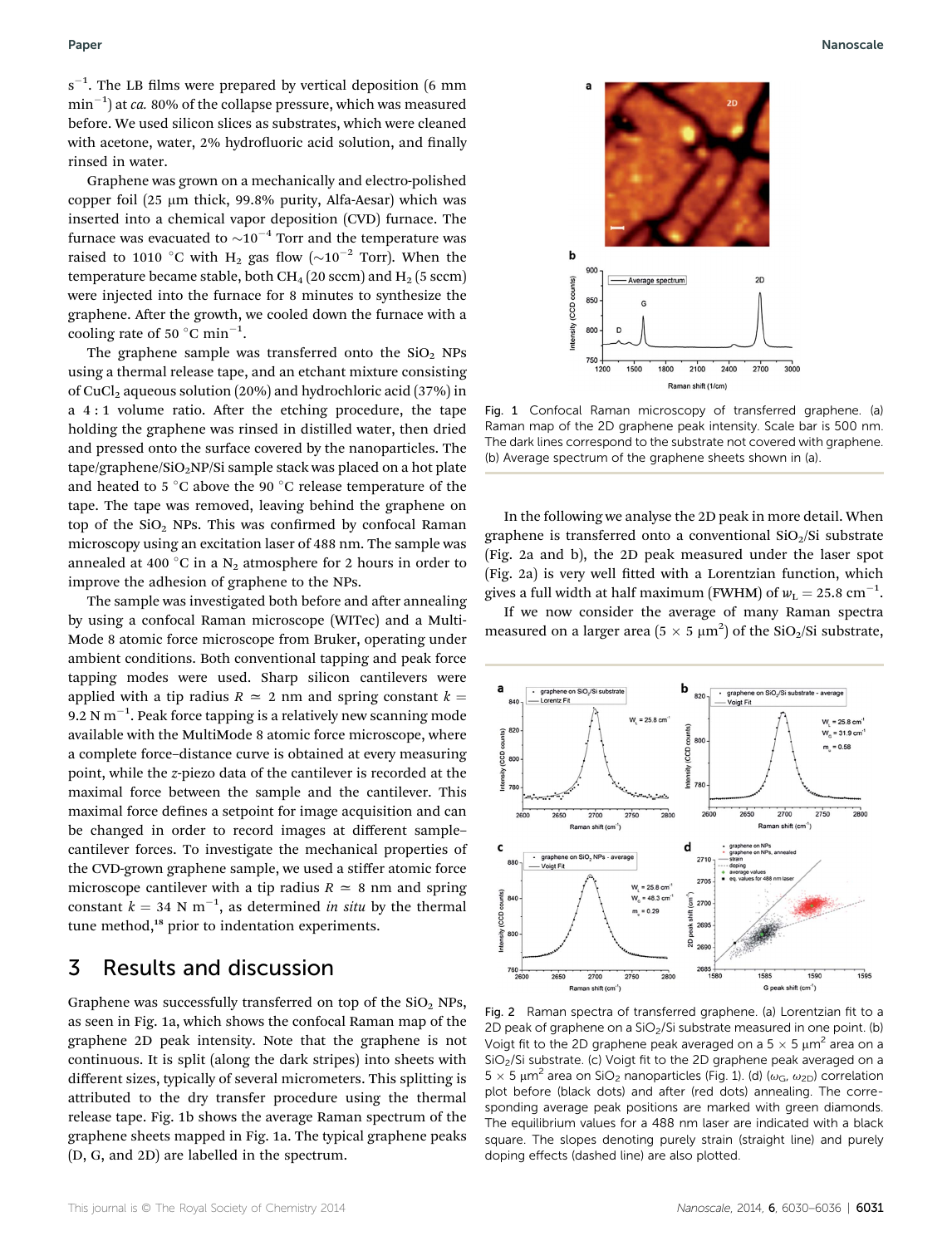the average 2D peak (Fig. 2b) is broadened due to the inhomogeneous distribution in the sample (local strain and doping effects<sup>19</sup>). This average spectrum is fitted with a pseudo-Voigt peak function, which is a linear combination of a Gaussian and Lorentzian function and describes the Gaussian broadening of a Lorentz peak characterized with  $w_L$ :

$$
y = y_0 + A \left[ m_u \frac{2}{\pi} \frac{w_L}{4(x - x_c)^2 + w_L^2} + (1 - m_u) \frac{\sqrt{4 \ln 2}}{\sqrt{\pi} w_G} e^{-\frac{4 \ln 2}{w_G^2} (x - x_c)^2} \right]
$$

Here A is the peak amplitude,  $x_c$  the peak centre,  $w_G$  is the Gaussian FWHM, and  $m<sub>u</sub>$  is the profile shape factor. In the case of a pure Lorentzian line shape  $m_u = 1$ . The averaged peak is broadened due to small variations in the spectral position of individual peaks. This is taken into account as a Gaussian distribution. For graphene on a SiO<sub>2</sub>/Si substrate,  $w_G = 31.9$  $\text{cm}^{-1}$ , and  $m_{\text{u}} = 0.58$ , which shows that the Lorentzian component is still more important than the Gaussian one  $(1$  $m<sub>u</sub>$ ). This is not the case when we transfer the graphene onto  $SiO<sub>2</sub>$  nanoparticles. Fig. 2c shows the Raman 2D peak of graphene transferred onto  $SiO<sub>2</sub>$  NPs, and averaged on an area of  $5 \times 5 \mu m^2$  (Fig. 1). The peak is very well fitted with the pseudo-Voigt function which yields  $w_G = 48.3 \text{ cm}^{-1}$ , reflecting a more significant broadening of the Lorentz peak ( $w<sub>L</sub> = 25.8$  cm<sup>-1</sup>). The profile shape factor is  $m<sub>u</sub> = 0.29$ , which is half the value obtained on a conventional  $SiO<sub>2</sub>/Si$  substrate. This shows that in this case the Gaussian component is much more important. In order to study the origin of this Gaussian distribution, we constructed a correlation plot ( $\omega$ <sub>G</sub>,  $\omega$ <sub>2D</sub>) from the G peak positions ( $\omega$ <sub>G</sub>) and the 2D peak positions measured on the area in Fig. 1. This correlation plot is shown by black dots in Fig. 2d. Additionally, we plotted the slopes  $\Delta\omega_{2\text{D}}/\Delta\omega_{\text{G}}$  corresponding to the variations induced by purely strain (solid line) and purely doping effects (dotted line). We used  $(\Delta \omega_{2D}/\Delta \omega_{G}) = 2.2$  for the strain slope, and  $(\Delta \omega_{2D}/\Delta \omega_G) = 0.75$  for the *p*-type doping slope.<sup>19</sup> One can observe that the peak positions are shifted from the equilibrium values  $(\omega_{\rm G}^0, \omega_{\rm 2D}^0) = (1582 \text{ cm}^{-1}, 2691 \text{ m})$  $\rm cm^{-1})^{20}$  denoted by the black square in Fig. 2d. The average peak positions obtained from the black dots are  $1584.7 \text{ cm}^{-1}$ and 2692.9  $cm^{-1}$  for the G and 2D peaks, respectively, which are denoted by the lower green diamond symbol on the correlation plot. This shows that spatial doping inhomogeneity plays an important role in the peak shifts observed on graphene transferred onto NPs. After annealing the sample at 400  $^{\circ}$ C, we performed the same study by confocal Raman microscopy. The red dots in Fig. 2d are extracted from the spectra acquired from an area of 5  $\times$  5  $\mu$ m<sup>2</sup>. One can immediately see the large peak shifts towards higher wavenumbers. The average positions are 1589.7  $cm^{-1}$  and 2699.5  $cm^{-1}$  for the G and the 2D peaks, respectively, which are denoted by the corresponding green diamond symbol on the correlation plot. Note, that this point is now located farther from the doping slope, indicating that annealing introduced some strain in the graphene membrane. We can estimate the strain ( $\Delta \varepsilon$ ) using  $\Delta \varepsilon = -\Delta \omega_{2D}/(2\omega_{2D}^0 \gamma_{2D})$ ,<sup>21</sup> where  $\gamma_{2D} = 2.7$  is the Grüneisen parameter of the 2D peak obtained from first-

principles calculations.<sup>22</sup> Using  $\Delta\omega_{\rm 2D} = 6.6\ {\rm cm}^{-1}$ , the difference between the average 2D peak positions obtained before and after annealing, and neglecting the contribution from doping, we obtain an average compressive strain of  $\Delta \epsilon = -0.045\%$ . In order to see the effect of higher temperatures, we further annealed the sample at 550  $\degree$ C for two hours. Confocal Raman measurements performed after the second annealing show that the above average strain could not be increased signicantly.

In order to investigate the microscopic details of this strained graphene membrane, we performed tapping mode AFM in the following cases: as prepared LB film of  $SiO<sub>2</sub>$  NPs (Fig. 3a);  $SiO<sub>2</sub>$  NPs covered with graphene (Fig. 3b);  $SiO<sub>2</sub>$  NPs annealed at 400 °C, without graphene (Fig. 3c);  $SiO<sub>2</sub>$  NPs covered with graphene and annealed at 400 °C (Fig. 3d).

Fig. 3a shows that the NPs completely cover the Si substrate. The resulting surface can be characterized with a root mean squared (RMS) roughness parameter of 2.94 nm. After transferring graphene to the top of the NPs, the surface RMS value is slightly reduced (2.26 nm, Fig. 3b) and the shape of the NPs is not clearly resolved in the AFM image. This is because graphene is loosely bound to the NPs and does not closely follow the surface morphology. In order to promote the adhesion<sup>23</sup> to NPs, we annealed the sample at 400 °C in a  $N_2$  atmosphere. We



Fig. 3 Tapping mode AFM images of  $SiO<sub>2</sub>$  NPs (a) as prepared by the LB technique, (b) covered with graphene, (c) annealed at 400  $\degree$ C, without graphene, and (d) covered with graphene and annealed at 400 C. (e) The line section labelled 1 in (c). The vertical distance between the substrate and the top of NPs (dashed lines) is 25.9 nm. (f) The line section labelled 1' in (d). The vertical distance between the dashed lines is 9.5 nm, showing a graphene membrane suspended between NPs.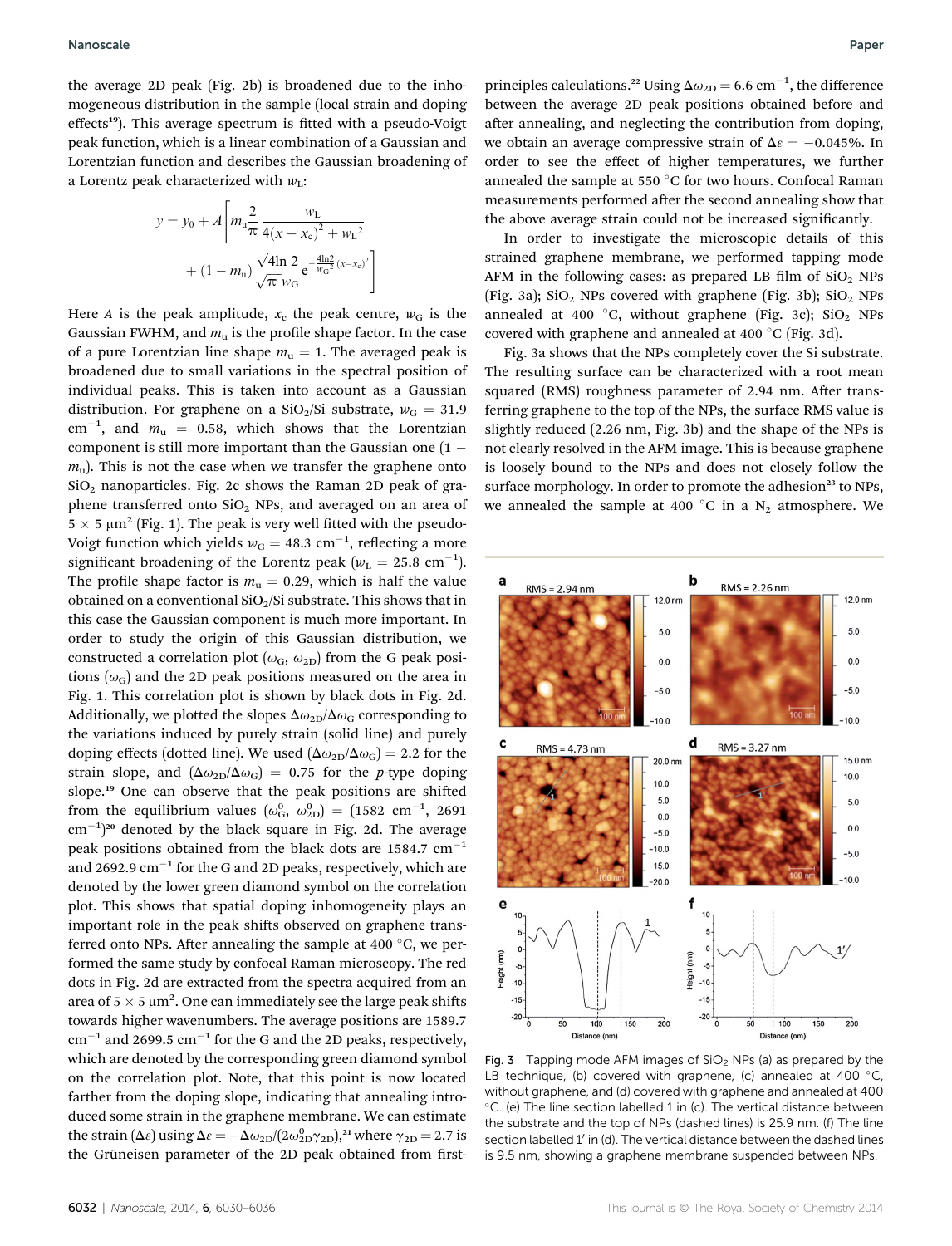observed a small rearrangement of the NPs after annealing, due to which, the uncovered nanoparticle-free areas of the Si substrate slightly increased (dark regions in Fig. 3c). These uncovered areas allowed for the measurement of nanoparticle diameters. For example, a height difference of 25.9 nm between the vertical dashed lines can be observed from the line section labelled 1 (Fig. 3c and e), which approximately corresponds to the diameter of the measured NPs. Note that the RMS of the surface increased to about 4.73 nm due to the increase in NPfree Si areas. Furthermore, the RMS of the graphene-covered regions is around  $3.27$  nm after annealing, which is  $70\%$  larger than the value measured before annealing (2.26 nm). As the AFM image in Fig. 3d shows, this is attributed to the fact that upon annealing, the graphene morphology adapts to take the shape of the NPs. $^{23}$  As a result, the graphene membrane conforms better to the nanoparticle-induced surface corrugation, and this induces the compressive strain determined by confocal Raman microscopy. It is important to note that in this case the graphene bridges the NP-free areas, and signicant suspended graphene areas are produced. A height difference of only 9.5 nm can be observed between the vertical lines from the line section labelled  $1'$  in Fig. 3d and f, clearly showing that graphene does not reach the NP-free Si substrate, but is instead suspended between the neighbouring NPs, forming a graphene hammock.

It is worth noticing that the NPs covered with graphene give lower phase signals in the tapping mode AFM investigations, compared to the bare NP surface. Thus, the phase images can be used to unambiguously identify graphene-covered regions in large area scans (see Fig. 4).

Furthermore, we observed that by changing the scanning parameters we can reveal important details in both the phase and the topographic AFM images of the annealed sample. For example, in Fig. 5a we show the AFM image of an area of 400  $\times$ 400  $\text{nm}^2$  with graphene-covered NPs, acquired with a 62 mV drive amplitude and setpoint of 350 mV. The free amplitude of the cantilever was 500 mV. Several low-phase (dark) spots appear on the phase image (right panel), which are apparently randomly distributed. In parallel, the height jumps appear in the same spots on the topographic image (left panel). By increasing the setpoint to 425 mV (Fig. 5b), extended low-phase



Fig. 4 Tapping mode AFM images of  $SiO<sub>2</sub>$  NPs partially covered with graphene (annealed sample). Scale bars are 500 nm. The left image is the topography, while the right image is the AFM phase map from the same area. Graphene-covered regions (dark coloured phase) can be unambiguously distinguished from bare nanoparticles (light coloured phase).



Fig. 5 Tapping mode AFM images of graphene on top of  $SiO<sub>2</sub>$  NPs (annealed sample). Topographic images are shown on the left, while the corresponding phase images are displayed on the right. The same area was measured with amplitude setpoints of (a) 350 mV, and (b) 425 mV. Low-phase areas reveal suspended graphene parts. The line sections  $1$  and  $1'$  are shown in Fig. 6.

areas appear on the phase image of the same  $400 \times 400$  nm<sup>2</sup> area (right panel), while higher z-values (height jumps) are also measured on these areas on the topographic image (left panel). We illustrate this effect quantitatively in Fig. 6 by plotting the height profiles of the chosen line sections labelled 1 and 1' (Fig. 5a and b), corresponding to the amplitude setpoints of 350 mV and 425 mV, respectively. The height profiles reveal a vertical difference of about 2 nm between sections 1 and 1'.

The plot in Fig. 6 contains also the phase signal corresponding to line section  $1'$ . Note that the phase signal is decreased at the place where the height jump occurs. This decreased phase shows a modified interaction between graphene and the atomic force microscope cantilever. Comparing the topography and phase maps, we identify the low-phase areas as the graphene regions suspended between the  $SiO<sub>2</sub>$ nanoparticles. By increasing the setpoint to 425 mV, we actually



Fig. 6 Topographic height profiles along the line sections labelled 1 (dashed line) and  $1'$  (black line) from Fig. 5, which show the same graphene part measured with AFM amplitude setpoints of 350 mV and 425 mV, respectively. Additionally, the phase signal corresponding to profile 1' is also displayed (red line), showing decreased phase values at the suspended graphene regions.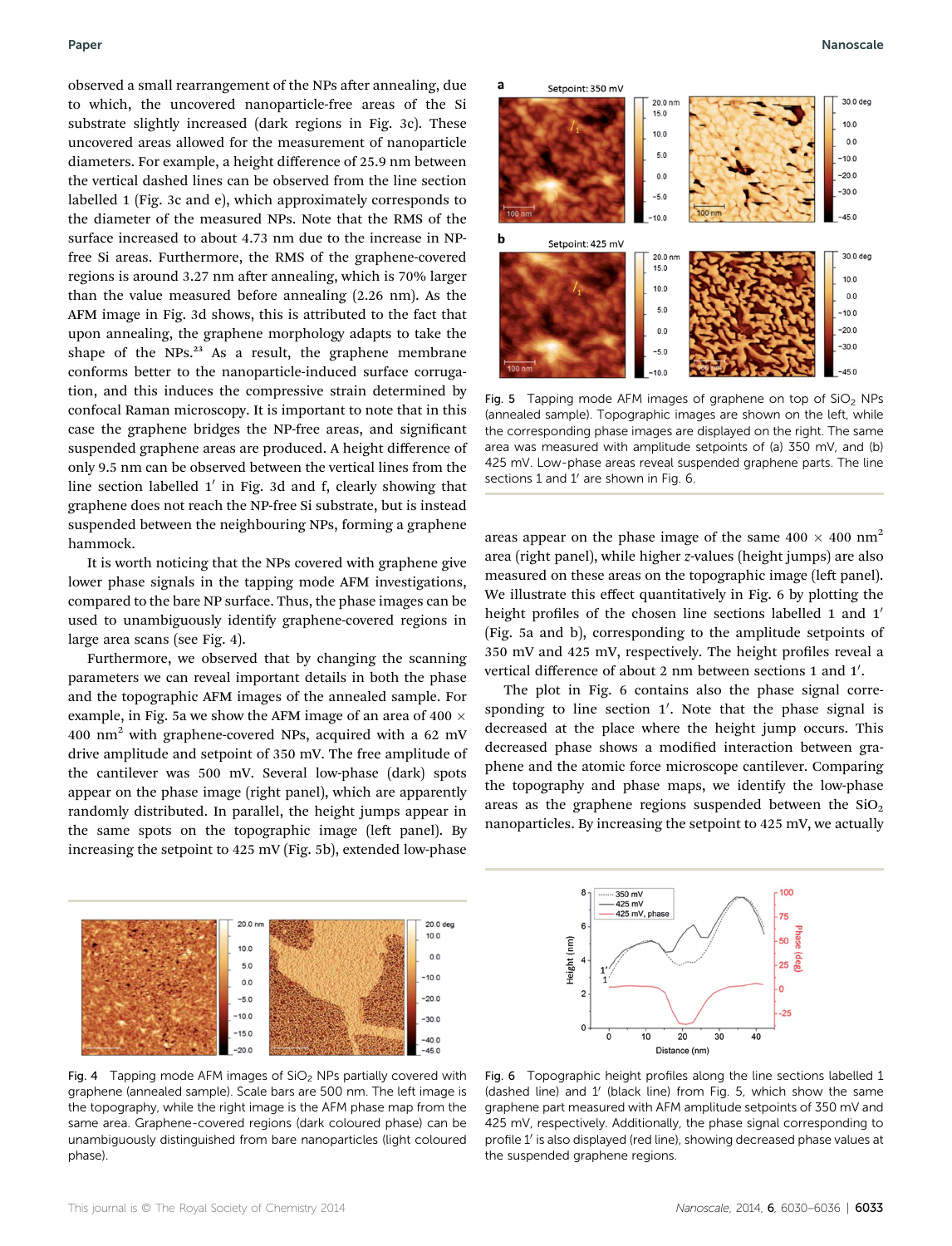lowered the interaction force between the graphene and cantilever. As a result, at this setting, the van der Waals attractive force became dominant and pulled up the suspended graphene parts, when scanning over them, producing height jumps of about 2 nm in the topographic images. This also resulted in a modified phase signal. The effect is similar to the bistable and oscillatory motion of a graphene nanomembrane observed by scanning tunneling microscopy (STM) at the scale of an intrinsic rippling  $({\sim}3 \text{ nm})$ .<sup>24</sup> STM tip-induced deformation of graphene was also observed at larger scales.25,26 Recent experiments show that the extrinsic rippling of graphene can also be enhanced by the electric field of a STM tip.<sup>27</sup> In our case, we were able to reveal extended graphene regions suspended between silica nanoparticles by AFM. It is worth noting that the lifting of suspended graphene parts can be completely avoided by increasing the drive amplitude to 80–90 mV, as can be seen in Fig. 3b and d.

Next, we investigated the elastic properties of the CVD-grown graphene sample. Nanoindentation of graphene was performed on suspended areas of around 70–100 nm in diameter. One of these areas is shown in Fig. 7a, which is similar to the areas discussed previously in Fig. 3d.

Nanoindentation experiments were performed in peak force mode with an atomic force microscope cantilever with a tip radius  $R \approx 8$  nm and spring constant  $k = 34$  N m<sup>-1</sup>. The same area was scanned repeatedly by gradually increasing the peak force setpoint from 2 nN to 128 nN. A complete image was recorded for every force setpoint  $(F)$ . Selected height profiles are shown in Fig. 7b, which were extracted from the images recorded at the corresponding tip-sample force values. All profiles were taken along the same line section shown in Fig. 7a (white line), which shows the AFM image acquired at  $F = 16$  nN. The force-induced deflection  $(\delta)$  of the suspended graphene nanomembrane was measured as the difference between the crests and troughs of the height profiles. The force-deflection data obtained are shown in Fig. 7c. Note that the  $\delta = 8.3$  nm measured at  $F = 2$  nN is the initial deflection of the graphene hammock and is considered as an offset in further analysis. It is also worth noticing that the deflection induced by larger forces is reversible and the indentation does not lead to permanent deformation of the graphene membrane. To interpret the experimental data, we used the indentation model of a circular monolayer graphene by a spherical indenter.<sup>28</sup> The graphene area considered is indicated by a circle in Fig. 7a, which has a radius of approximately  $a = 50$  nm. The nominal radius of the atomic force microscope tip is  $R \approx 8$  nm. We fitted the data with  $F = c\delta + d\delta^3$ , <sup>28-31</sup> where the coefficients c and d are related to the Young's modulus, E, and pre-tension  $\sigma_0$  of a membrane of thickness  $h$  (0.34 nm for graphene):

$$
c = \sigma_0 \pi h, d = Eq^3 a^{-2} h(R/a)^{1/4}.
$$
 (1)

Here  $q = 1/(1.05 - 0.15\nu - 0.16\nu^2) = 0.98$ , with  $\nu = 0.165$ , the Poisson ratio for monolayer graphene.<sup>29,32</sup> In our case  $R/a = 0.16$ (see also Table 1, area no. 3), and we already took into account a correction factor of  $(R/a)^{1/4}$  in eqn (1), proposed if  $R/a > 0.14$ (sphere load model).<sup>33,34</sup> The fit gives coefficient values  $(c, d)$  =  $(0.1115, 0.0564)$  from which we obtain  $E = 0.69$  TPa, and a pretension of  $\sigma_0 = 0.1$  GPa. We performed the same measurements on several – similarly suspended – graphene areas, and calculated the Young's modulus as above. The results are shown in Table 1.

Note that in all cases  $R/a > 0.14$ , which satisfies the requirement of the sphere load model. Calculating the average

Table 1 Nanoindentation experiments performed on suspended graphene areas with diameter 2a. The Young's modulus (E) is calculated using the fitting parameter d. The tip radius is  $R \approx 8$  nm

| Area no. | R/a   | d      | $E$ (TPa) |
|----------|-------|--------|-----------|
|          |       |        |           |
| 2        | 0.158 | 0.0833 | 1.05      |
| 3        | 0.16  | 0.0564 | 0.69      |
| 4        | 0.163 | 0.0363 | 0.43      |
| 5        | 0.174 | 0.1142 | 1.17      |
| 6        | 0.183 | 0.0965 | 0.87      |
| 7        | 0.184 | 0.0748 | 0.67      |
| 8        | 0.186 | 0.1399 | 1.22      |
| 9        | 0.19  | 0.0719 | 0.6       |
| 10       | 0.194 | 0.1085 | 0.86      |
| 11       | 0.202 | 0.0919 | 0.67      |
| 12       | 0.207 | 0.0775 | 0.53      |
| 13       | 0.208 | 0.2054 | 1.4       |
| 14       | 0.232 | 0.2364 | 1.25      |
| 15       | 0.24  | 0.2572 | 1.27      |
|          |       |        |           |



Fig. 7 Nanoindentation performed in peak force AFM mode. (a) Topographic image of graphene-covered SiO<sub>2</sub> NPs acquired at a peak force of F  $=$  16 nN. (b) Height profiles taken along the same line section (white line) in (a), and measured at different load forces (F).  $\delta$  is the force-induced deflection. (c) Force-deflection data.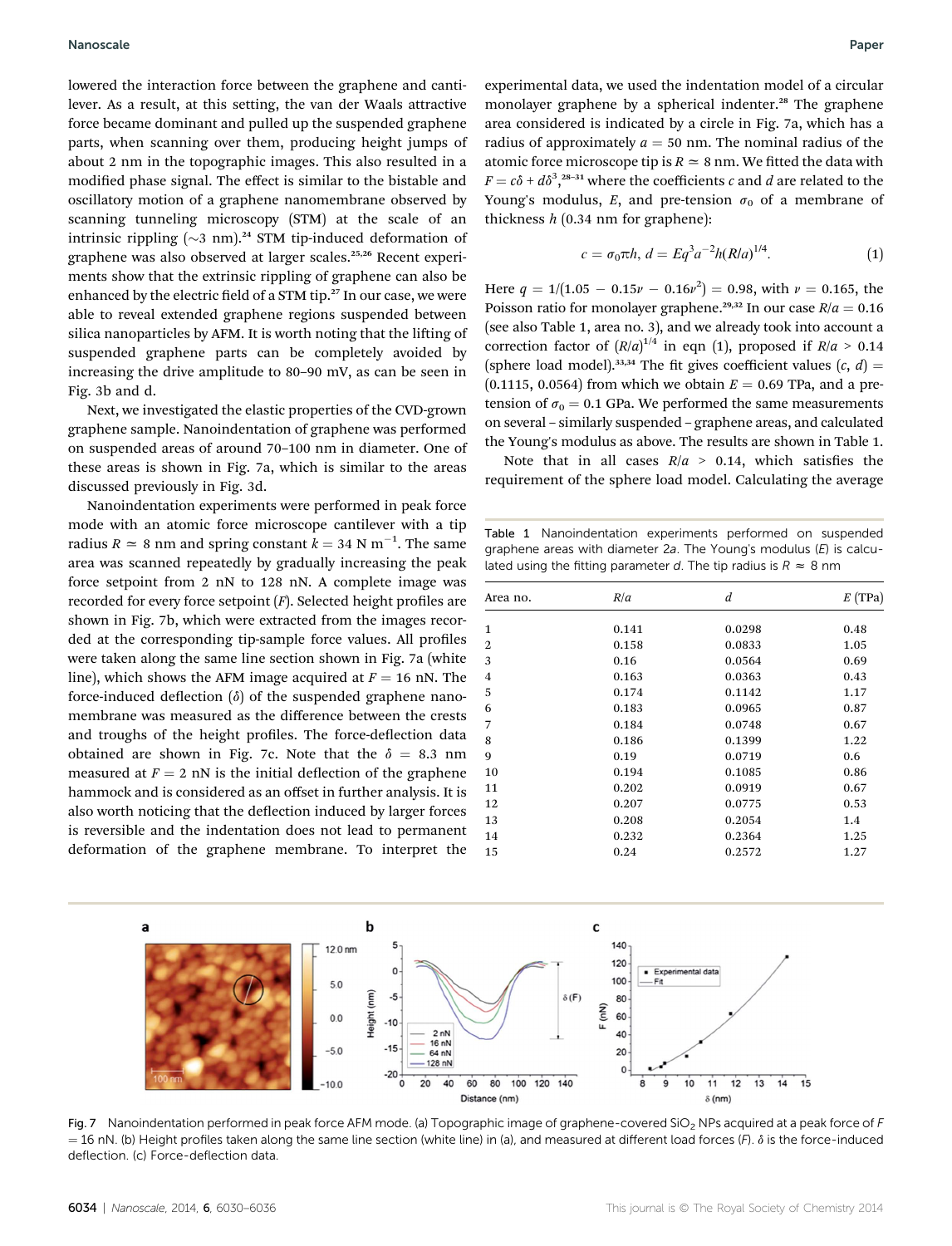of the Young's moduli shown in Table 1, we obtain  $E_{\text{avg}} = 0.88$ TPa. This value is 12% smaller than the expected value of 1 TPa determined by recent experiments on both CVD-grown<sup>35</sup> and exfoliated samples.<sup>29,36,37</sup> The reason for that, we think, is related to the fact that no appropriate deflection data could be measured in the high load regime. At load forces higher than 200 nN, the deflection values are comparable to the NP's diameter ( $\delta \approx 25$  nm), *i.e.* the graphene reaches the Si substrate. In this force range, the tip apex of the atomic force microscope cantilever starts blunting  $(R$  increases) which also affects the measurements. Nevertheless, and even though deflection data are not available in the high load regime, in some of the cases (area no. 2, 5, 8, 13, 14, and 15 in Table 1) we obtained  $E$  values close to or even higher than 1 TPa. These results show that the elastic properties of graphene can be very well studied by peak force AFM measurements on suspended nanomembranes of 70–100 nm in diameter ( $a = 35$ –50 nm), which is one order of magnitude less than in previous experiments performed on graphene membranes.<sup>29,35</sup>

#### 4 Conclusions

In summary, we have investigated the properties of CVD-grown graphene transferred onto a Langmuir-Blodgett film of  $SiO<sub>2</sub>$ nanoparticles by AFM and confocal Raman microscopy. We showed that the nanoscale rippling of graphene can be modi fied by annealing at moderate temperatures (400 $\degree$ C), which introduces compressive strain into the atomically thin membrane. Both topographic and phase images revealed extended graphene regions suspended between silica nanoparticles. This provided the possibility to investigate the elastic properties of the transferred graphene by local indentation. Regulating the extrinsic morphology of graphene by nanoparticles opens new pathways to fine tune the properties of graphene. These may include regioselective functionalization<sup>10,12</sup> or tunable molecular doping.<sup>11</sup> Here we presented a method for the preparation and mapping of suspended graphene regions. The dynamic control of the local graphene morphology can play an important role in the development of graphene based nanomechanical devices such as switches.<sup>38</sup>–<sup>40</sup>

#### Acknowledgements

The research leading to these results has received funding from the Korea-Hungary Joint Laboratory for Nanosciences and the People Programme (Marie Curie Actions) of the European Union's Seventh Framework Programme under REA grant agreement no. 334377. The OTKA grants K101599, PD-105173 in Hungary, as well as the János Bolyai Research Fellowships from the Hungarian Academy of Sciences are acknowledged.

#### Notes and references

- 1 A. Fasolino, J. H. Los and M. I. Katsnelson, Nat. Mater., 2007, 6, 858.
- 2 J. C. Meyer, A. K. Geim, M. I. Katsnelson, K. S. Novoselov, T. J. Booth and S. Roth, Nature, 2007, 446, 60.
- 3 M. Ishigami, J. H. Chen, W. G. Cullen, M. S. Fuhrer and E. D. Williams, Nano Lett., 2007, 7, 1643.
- 4 V. Geringer, M. Liebmann, T. Echtermeyer, S. Runte, M. Schmidt, R. Rückamp, M. C. Lemme and M. Morgenstern, Phys. Rev. Lett., 2009, 102, 076102.
- 5 M. I. Katsnelson and A. K. Geim, Philos. Trans. R. Soc. London, Ser. A, 2008, 366, 195.
- 6 G.-X. Ni, Y. Zheng, S. Bae, H. R. Kim, A. Pachoud, Y. S. Kim, C.-L. Tan, D. Im, J.-H. Ahn, B. H. Hong and B. Özyilmaz, ACS Nano, 2012, 6, 1158.
- 7 C. Lui, L. Liu, K. Mak, G. Flynn and T. Heinz, Nature, 2009, 462, 339.
- 8 C. R. Dean, A. F. Young, I. Meric, C. Lee, L. Wang, S. Sorgenfrei, K. Watanabe, T. Taniguchi, P. Kim, K. L. Shepard and J. Hone, Nat. Nanotechnol., 2010, 5, 722.
- 9 R. Decker, Y. Wang, V. W. Brar, W. Regan, H.-Z. Tsai, Q. Wu, W. Gannett, A. Zettl and M. F. Crommie, Nano Lett., 2011, 11, 2291.
- 10 D. W. Boukhvalov and M. I. Katsnelson, J. Phys. Chem. C, 2009, 113, 14176.
- 11 D. W. Boukhvalov, Surf. Sci., 2010, 604, 2190.
- 12 X. Gao, Y. Wang, X. Liu, T.-L. Chan, S. Irle, Y. Zhao and S. B. Zhang, Phys. Chem. Chem. Phys., 2011, 13, 19449.
- 13 S. Scharfenberg, D. Z. Rocklin, C. Chialvo, R. L. Weaver, P. M. Goldbart and N. Mason, Appl. Phys. Lett., 2011, 98, 091908.
- 14 M. Yamamoto, O. Pierre-Louis, J. Huang, M. S. Fuhrer, T. L. Einstein and W. G. Cullen, Phys. Rev. X, 2012, 2, 041018.
- 15 T. Li, Modell. Simul. Mater. Sci. Eng., 2011, 19, 054005.
- 16 A. Deák, E. Hild, A. L. Kovács and Z. Hórvölgyi, Phys. Chem. Chem. Phys., 2007, 9, 6359.
- 17 A. Deák, B. Bancsi, A. L. Tóth, A. L. Kovács and Z. Hórvölgyi, Colloids Surf., A, 2006, 278, 10.
- 18 J. L. Hutter and J. Bechhoefer, Rev. Sci. Instrum., 1993, 64, 1868.
- 19 J. E. Lee, G. Ahn, J. Shim, Y. S. Lee and S. Ryu, Nat. Commun., 2012, 3, 1024.
- 20 I. Calizo, A. A. Balandin, W. Bao, F. Miao and C. N. Lau, Nano Lett., 2007, 7, 2645.
- 21 F. Ding, H. Ji, Y. Chen, A. Herklotz, K. Dörr, Y. Mei, A. Rastelli and O. G. Schmidt, Nano Lett., 2010, 10, 3453.
- 22 T. M. G. Mohiuddin, A. Lombardo, R. R. Nair, A. Bonetti, G. Savini, R. Jalil, N. Bonini, D. M. Basko, C. Galiotis, N. Marzari, K. S. Novoselov, A. K. Geim and A. C. Ferrari, Phys. Rev. B: Condens. Matter Mater. Phys., 2009, 79, 205433.
- 23 S. Pang, J. M. Englert, H. N. Tsao, Y. Hernandez, A. Hirsch, X. Feng and K. Müllen, Adv. Mater., 2010, 22, 5374.
- 24 T. Mashoff, M. Pratzer, V. Geringer, T. J. Echtermeyer, M. C. Lemme, M. Liebmann and M. Morgenstern, Nano Lett., 2010, 10, 461.
- 25 N. N. Klimov, S. Jung, S. Zhu, T. Li, C. A. Wright, S. D. Solares, D. B. Newell, N. B. Zhitenev and J. A. Stroscio, Science, 2012, 336, 1557.
- 26 P. Xu, Y. Yang, S. D. Barber, M. L. Ackerman, J. K. Schoelz, D. Qi, I. A. Kornev, L. Dong, L. Bellaiche, S. Barraza-Lopez and P. M. Thibado, Phys. Rev. B: Condens. Matter Mater. Phys., 2012, 85, 121406.